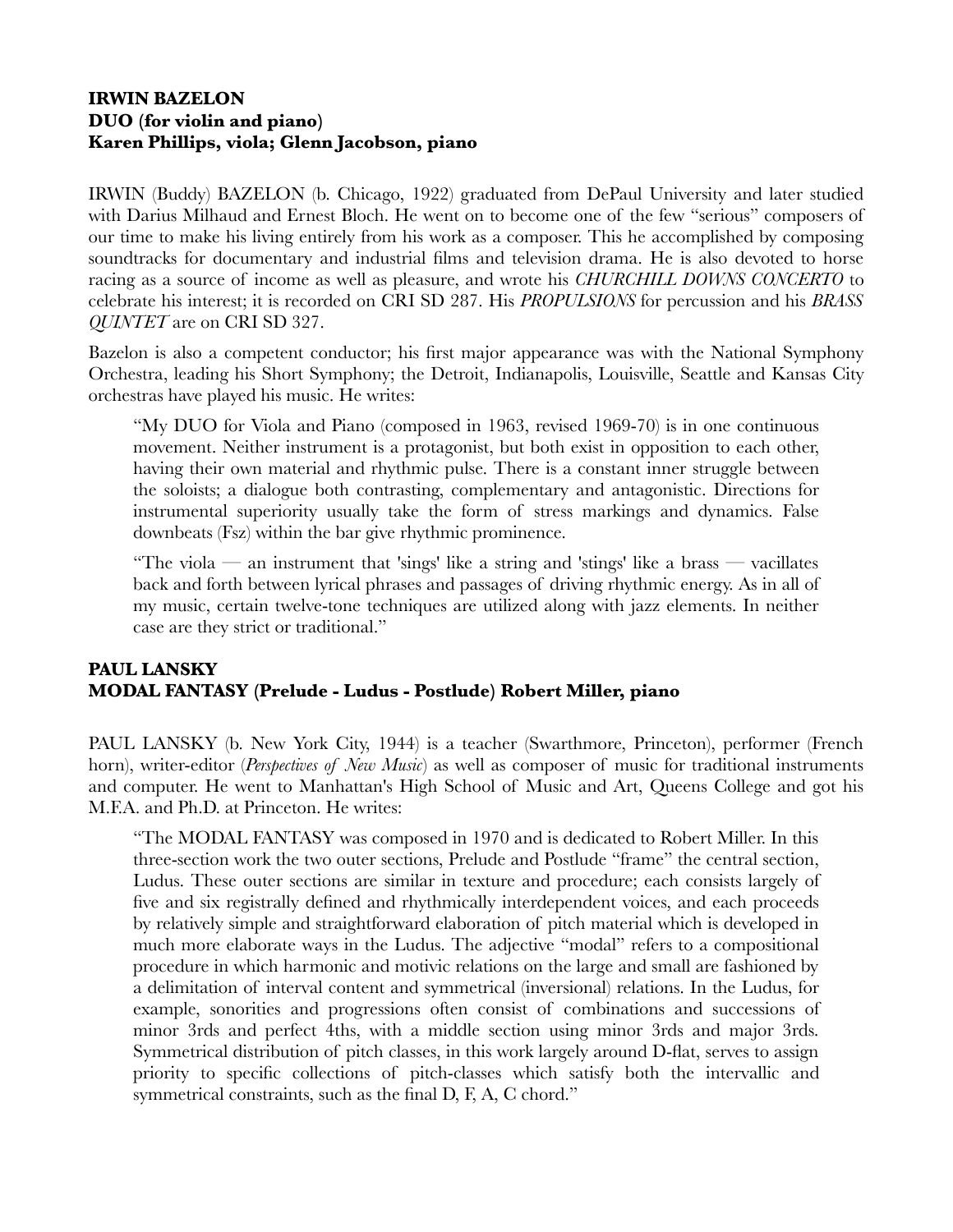## **RAOUL PLESKOW MOTET AND MADRIGAL**

# **Judith Allen, soprano; Paul J. Sperry, tenor; Ursula Oppens, piano; Patricia Spencer, flute; Linda Quan, violin; Allen Blustine, clarinet; Fred Sherry, cello; conducted by Charles Wuorinen**

RAOUL PLESKOW (b. Vienna, 1931) was educated in New York. His compositions, widely performed in the United States and in Europe, include works for orchestra, chamber ensembles, voices and solo instruments. Among recent honors are awards from the New York State Council on the Arts, the National Endowment for the Arts, the Martha Baird Rockefeller Foundation, and the National Institute of Arts and Letters award that made this recording possible. Mr. Pleskow is Professor of Music at C.W. Post College. Other works of his appear on CRI 253, 293 and 302. He writes:

"MOTET AND MADRIGAL was written in the summer of 1973 and received its first performance that year at a concert by the Aeolian Chamber Players with Mr. Wuorinen, Ms. Allen and Mr. Sperry as guest artists.

"The voices and instruments of the ensemble are largely divided into two units: I. tenor, flute, cello, piano, and 2. soprano, violin, clarinet. The musical events of the movement are consequently presented and unfolded in an antiphonal manner but undergo numerous other textural and syntactical processes in their progress. In the MADRIGAL the instruments play a clearly subordinate role to a treble-dominated line that is shared and dispersed between the soprano and the tenor.

"Interlaced with the chromatic non-tonal pitch configurations are lines whose shape find their patrimony in the church music of the Middle Ages and tonal centers on the F and C sharp above middle C. This tonal polarity permeates both movements and is antecedent to the repeated B-flat minor chords of the MADRIGAL as well as to the critical points of repetition in both movements.

"The scriptural texts for MOTET AND MADRIGAL, chosen for their evocative rather than their dogmatic content, are taken from the Good Friday service of the Roman Church and a vulgate Latin version of the Song of Songs (IV, 16, V) respectively."

## **MARK ZUCKERMAN PARAPHRASES (flute alone) James Winn, flute**

MARK ZUCKERMAN (b. Brooklyn, 1948) currently (1975) teaches at Princeton University. He studied with George Wilson at the University of Michigan, Elie Yarden at Bard College, and Milton Babbitt, J.K. Randall, Claudio Spies, and Peter Westergaard at Princeton University. He writes:

"PARAPHRASES, as the title suggests, consists of a set of paraphrase variations on three basic thematic ideas which could be described roughly as; 1) a run of fast notes, some of which are flutter-tongued; 2) a group of slower notes of almost equal time value, interspersed with grace notes in a different register; and 3) arpeggios. The variation procedure is cyclic.

"PARAPHRASES is a performer's piece; that is, the performer is given considerable leeway in executing some aspects of the piece. I was extremely fortunate to find in James Winn a flutist who can play it so that the large scale design and flow are maintained without sacrificing the detail."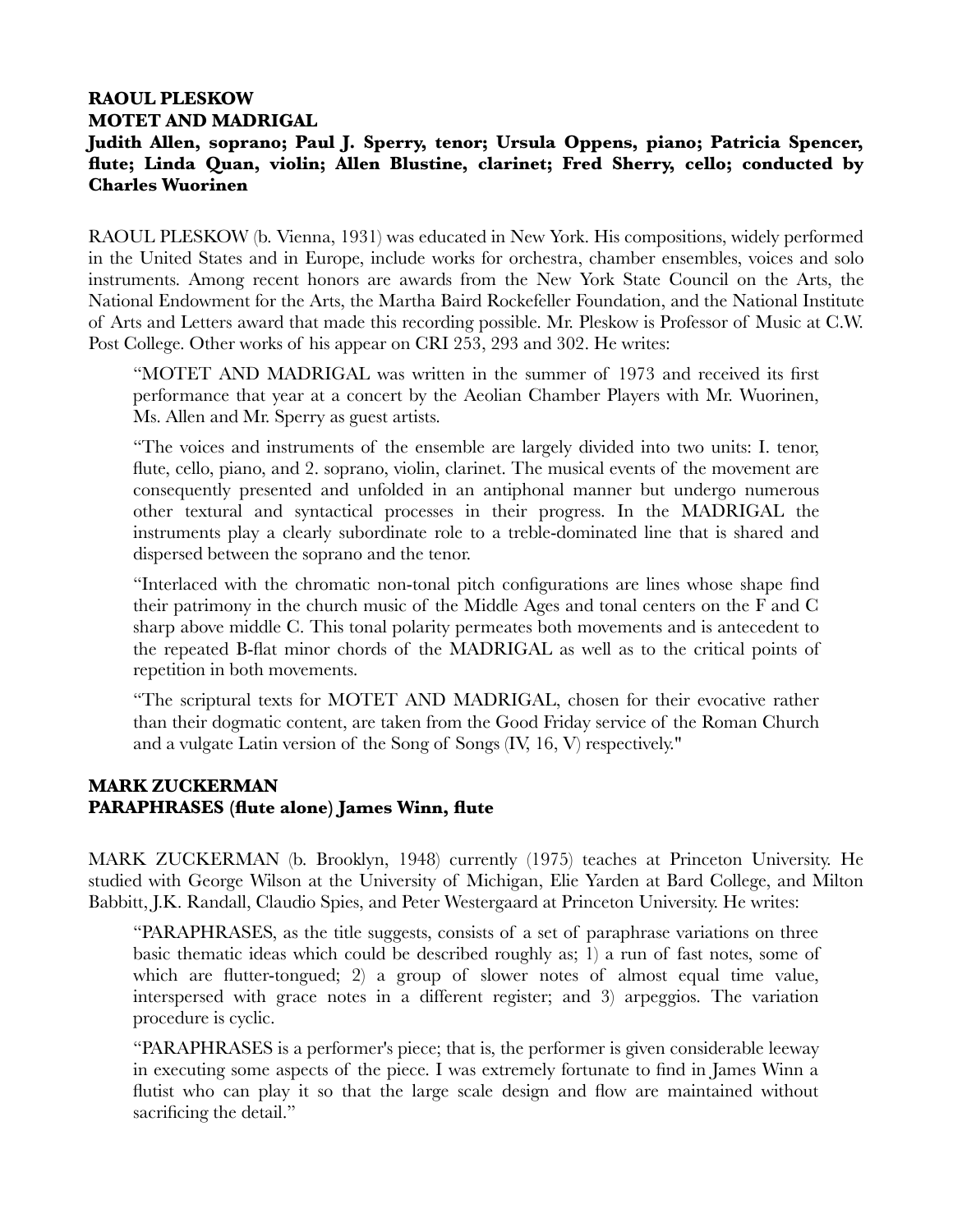Mr. Winn adds:

"PARAPHRASES succeeds primarily by exploiting the facility of the flute for shifts of register and dynamics so that several contrapuntal lines may be perceived at once. The Bach A minor Partita, the first great work for solo flute, utilizes the same fundamental technique."

PARAPHRASES was composed in 1971.

## **LOWELL CROSS THREE ETUDES FOR MAGNETIC TAPE Realized at the University of Toronto Electronic Music Studio**

LOWELL CROSS (b. Kingsville, Texas, 1938) is on the faculty of the School of Music, University of Iowa, where he also serves as Director of the Recording Studio and Resident Artist with the Center for New Performing Arts (CNPA). Examples of recordings made at the University of Iowa under Cross' direction can be heard on CRI 322, 324, and 329. His CNPA work is with the laser deflection system, VIDEO/LASER III, designed and constructed by Cross and the Berkeley, California sculptor-physicist Carson Jeffries. VIDEO/LASER III is a more sophisticated version of the system which Cross and Jeffries built for Expo '70 (Osaka, Japan) in 1969-70. He writes:

"The original two-channel version of THREE ETUDES was composed at the University of Toronto Electronic Music Studio during March and April, 1965. A four-channel version was made three years later, using my 'Stirrer' to produce the illusion of sound moving in space.

"These short studies are dedicated to Dr. Hugh LeCaine, Canada's leading figure in electronic music, whose circuit designs and compositions have been important contributions to the field since the 1940's. A new series of Dr. LeCaine's equipment had just been installed in the Toronto studio prior to my beginning the work on these pieces; the new designs figured extensively in my composing processes. These were the techniques associated with "classic," pre-Moog electronic music studios — recording, processing, editing, splicing, etc.

"Since completing THREE ETUDES, I have not returned to the pure tape music medium. Upon hearing the pieces at the first public performance, I was reminded again of the absence of visual interest (which other performed musics have in abundance) in the playing of prerecorded electronic music over loudspeakers. I am aware that these sounds and their organization will succeed or fail on their own inherent attributes; nevertheless, all of my following pieces, while remaining electronic, have employed visual forces: modified television, light environments, and projections from multi-colored laser deflection systems."

KAREN PHILLIPS is one of today's outstanding violists; she has appeared in more than 350 concerts with leading musicians and in the world's great halls, and has played many works written especially for her including Morton Feldman's THE VIOLA IN MY LIFE (CRI SD 276).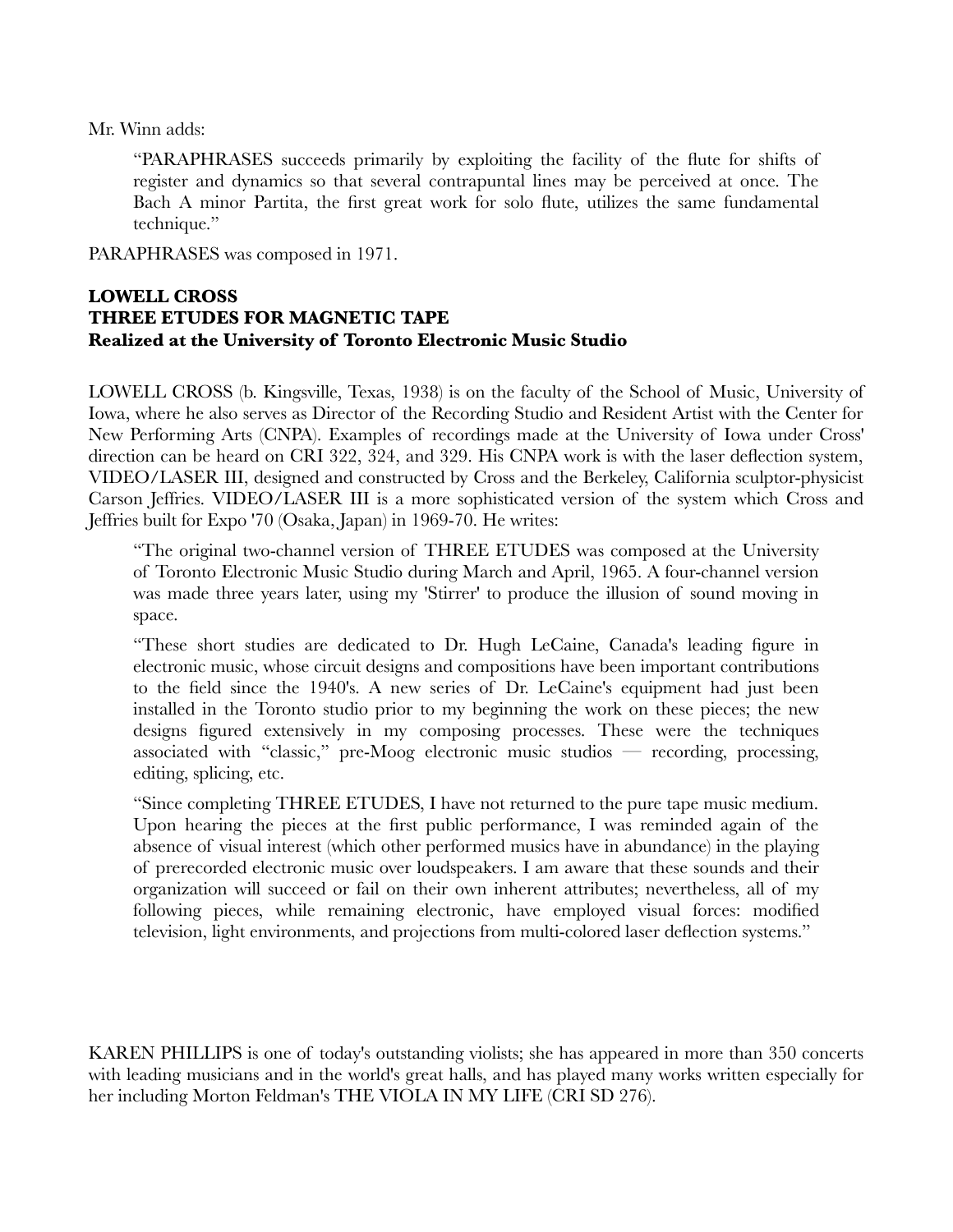ROBERT MILLER is well known as one of the finest performers of contemporary and 20th century piano music. Other appearances on CRI appear on 293, 300, 302, 306, and 319. About Miller's performance of his work, Paul Lansky has written: "The term 'fantasy' is used here to denote an unabashedly virtuoso work, for an unabashed virtuoso."

JUDITH ALLEN is an Assistant Professor of Voice at C.W. Post College. She is a regular performer of both opera and contemporary music and in addition to her performance here, has premiered two other Pleskow works.

PAUL SPERRY is a noted singer of contemporary and American music. Recent activities include a program of American songs at Hunter College.

JAMES WINN is a student of Samuel Baron. In addition to his musical activities, he holds a Ph.D. in English literature and is an Assistant Professor of English at Yale University.

#### **MOTET**

*Crucem Tuam adoramus. Et sanctam resurrectionem Tuam laudamus Et glorificamus: ecce enim propter lignum Venit gaudium in universo mundo. Laudate, Dominum: Dulce lignum, dulces clavos, Dulce pondus sustinet. Asperges me, Domine, hyssopo et mundabor Miserere mei, Deus Secundum magnam misericordiam Tuam. Crux fidelis, interomnes arboruna nobilis; Nulla silva talem profert, Fronde, flore, germine.*

#### **MOTET**

We adore your cross, O Lord We praise and glorify your holy resurrection: For behold, by reason of that wood, Joy has come into the world. Praise the Lord; Sweet the nails, and sweet the wood, Laden with so sweet a load. Sprinkle me, O Lord, with hyssop and I shall be clean Wash me, and I shall be whiter than snow. Have mercy on me, O God According to your great mercy. Faithful Cross, O tree and beauteous; Tree all peerless and divine. Not a grove on earth can show us Such a flower and leaf as thine.